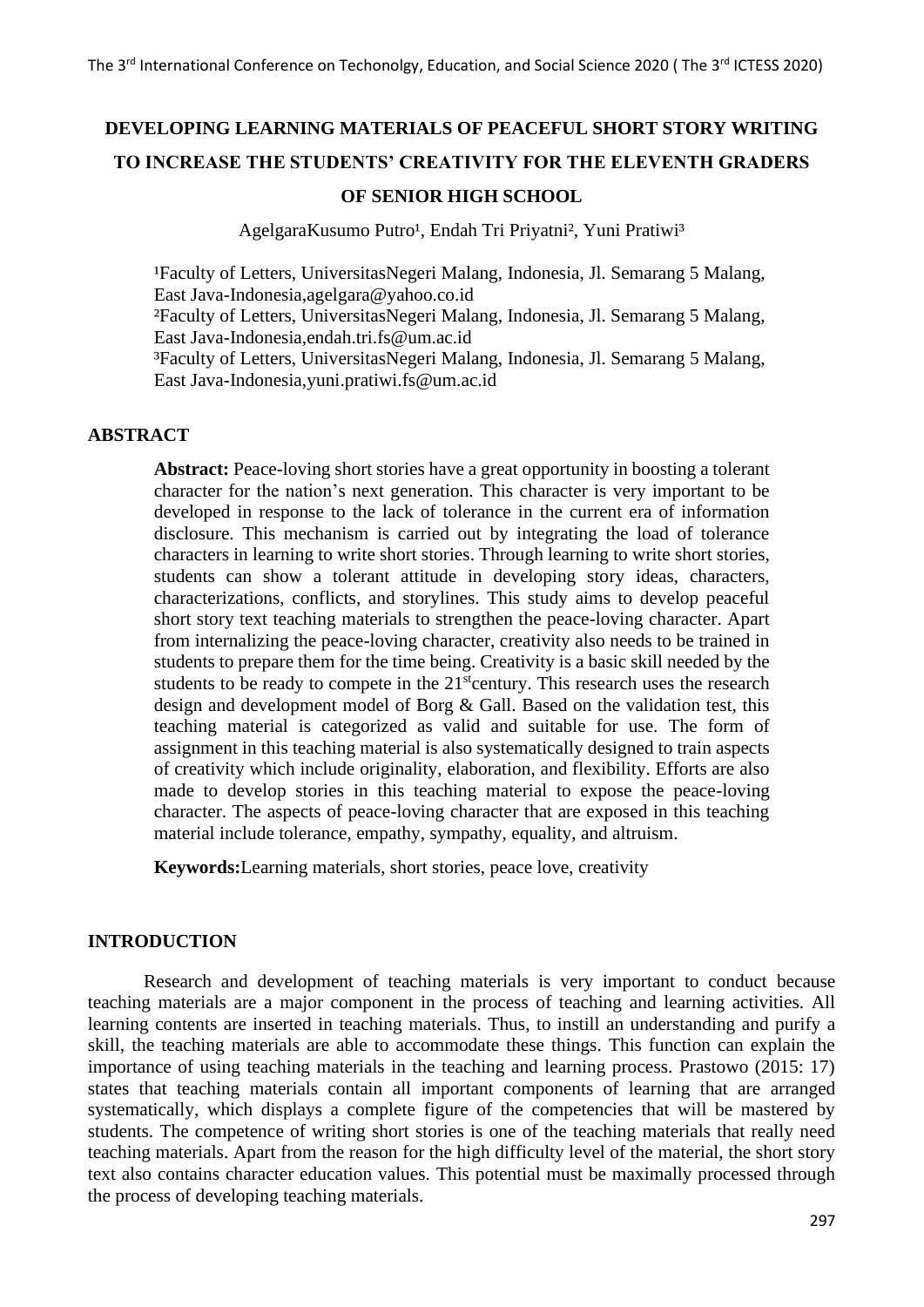The content written in the short story text is able to reconstruct students' attitudes and personalities. This is in line with the goals of education in Indonesia. Noor (2011: 38) explains that literature can form characters effectively because the values and moral messages contained in literary works are not conveyed directly, but through stories and metaphors in them. The values contained in these literary works can be reflected by students and unconsciously shape their attitudes and personalities. The potential of literature as forming this character must be used as a means of instilling a positive character for students, namely the character of peace-loving.

In the current era of information disclosure, intolerant behavior is being confronted not only by ordinary people, but also by policy holders and other important figures. In the context of the current prevalence of intolerance, literature can be used as a medium for character learning through modeling behavior, mindsets and culture as reflected in literary works (Noor, 2011: 38). Various mass media have revealed a lot of intolerant behavior carried out by the community due to factors of differences in beliefs, race, ethnicity, status, and understanding. Even this behavior is also shown by officials and public figures in this country (Muqoyyidin, 12:27; Wijaya, 2013: 175; Chotim, 2011: 24). This phenomenon can be overcome through learning to write peace-loving short stories. Through this learning, efforts to reconstruct attitudes of tolerance, empathy, sympathy, equality, and altruism are enhanced. Learning short stories with a content of peace-loving can provide a clear picture of tolerance and harmony in national life.

In addition to the aspect of cultivating a peace-loving character, the development of the times through the 4.0 industrial revolution requires a necessity so that the learning method is directed to prepare students to be able to have fun in this  $21<sup>st</sup>$  century. The need for creativity and high innovation is part of the main skills in the  $21<sup>st</sup>$  century (Dewi, 2015: 2; Sofwan, 2016: 271; Komara, 2018: 1). Creativity can be trained intensively through learning short story texts with activities of imagining, creating, and exploring an event to be converted into a story. Moreover, the close relationship and influence between creativity training and critical thinking skills can have an impact on improving students' cognitive abilities (Insyasiska, et al, 2015: 9)

Eleventh graders are categorized as middle adolescents, who have a developmental task of having a critical and creative mindset in interpreting and responding to social phenomena in society (Sapuutro, 2017: 25; Jannah, 2016: 243). As a follow-up to these expectations, learning must be able to stimulate students to critically respond to various social phenomena. A critical mindset will make them wise in responding to differences and maturing in acting in a diverse society. This critical thinking habit can be realized through short story appreciation learning. Short story appreciation equips students to understand literature as a representation of life. Aminudin (2013: 34) states that literature can provide benefits in obtaining information related to the values of life.

In the midst of rampant issues of radicalism and separatism, educational institutions must be the pioneers to create a generation that is tolerant, innovative, and still has a peace-loving character. Research on the development of teaching materials for writing short stories is important as a vehicle for the formation of a golden generation of peace-loving and creative Indonesians. Through the development of peaceful short story text teaching materials, national character and the formation of creativity can be integrated into a meaningful learning cycle. This character infusion can reconstruct students' attitudes and personalities as important aspects of educational goals in Indonesia (Kosim, 2011: 85; Kurniawan, 2015: 41; Kristiawan, 2016: 13).

## **THEORETICAL FRAMEWORK**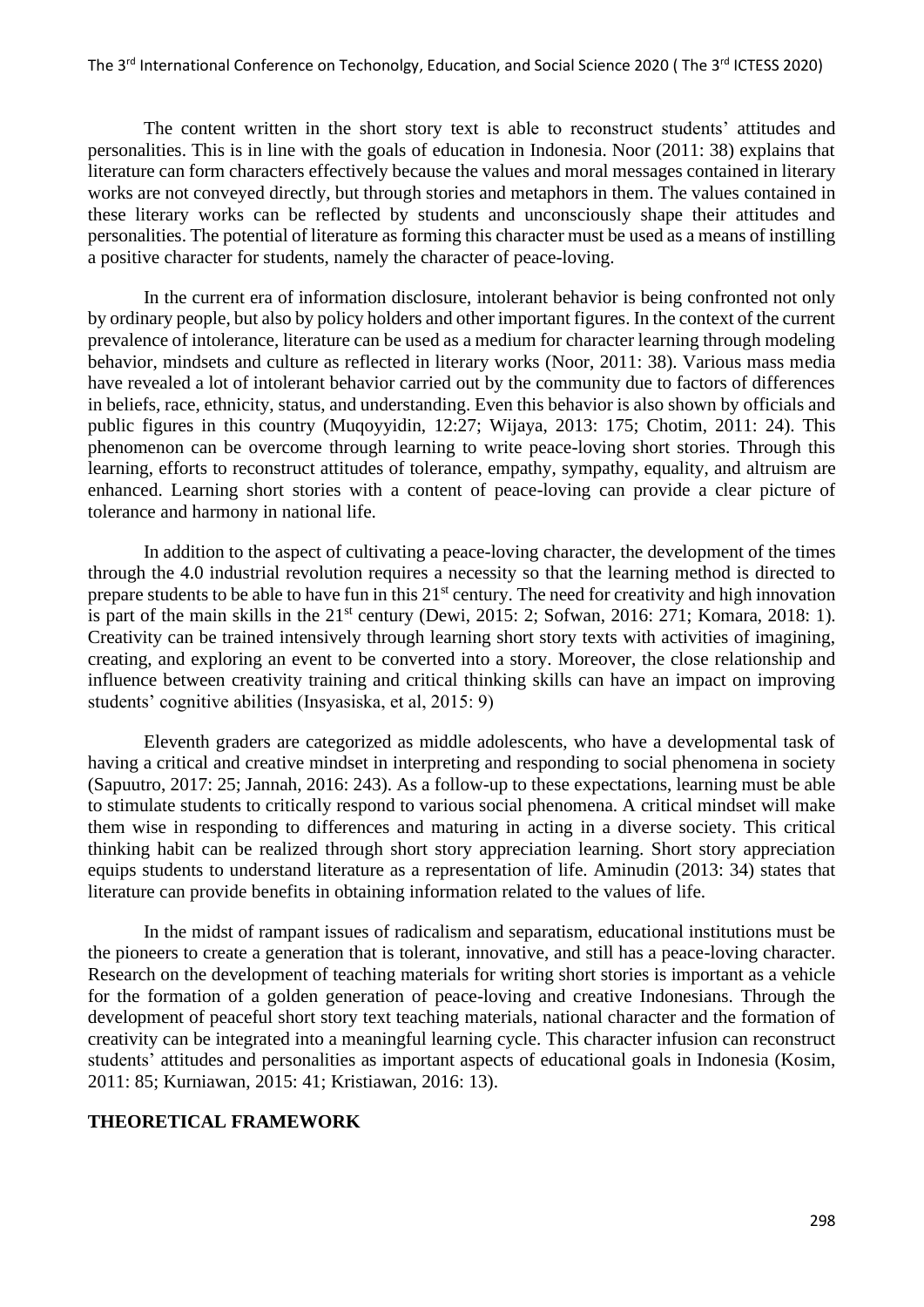There are two topics discussed in this section, namely (1) the formation of peace-loving characters through short stories and (2) the formation of creativity in learning. Each of these subsections is presented as follows:

#### **National Character Formation through Peaceful Short Stories**

The flow of modernization in the millennial era has made many changes in people's lives. These changes tend to lead to a moral and moral crisis. This has become the forerunner of intolerant behavior carried out by society. This crisis has spread to various lines of society. Almost all elements of the nation also feel about it. Whether we realize it or not, these negative actions have weakened the character of the nation's children, so that the noble values and wisdom of life attitudes have become barren. Today's children are very prone to utter oral language and body language which tends to be reduced by harsh and vulgar expressions. Ethical values are increasingly fading among their groups. This arises due to the problem of a moral crisis. Noor (2011: 44) reinforces that in a condition of a moral crisis in society, this can be overcome by building characters. In the school environment, this character development can be done through language and literature teaching. That means teaching literature has character. Such character values such as honesty, sacrifice, democracy, tolerance, politeness are often found in literary works.

Literature learning also has a role in helping the development of children's socialization in the social environment. The behavior of the characters reveals various thoughts about how to work on these emotions. Through life in literary works, children can see a reflection of life in the real world. This picture can be a provision for children to behave in real life. Literature provides modeling of how a character responds to various conflicts. Cultivating an attitude of tolerance can be done by selecting literature that represents the tolerant life practiced by characters in the literary work. This can be captured by children through literary learning (Suryaman, 2010: 15; Wulandari, 2015: 63). Education through literature also prepares children to have several life skills. These life skills include having faith, being aware, carrying out obligations, respecting each other, and providing a sense of security in social life with various cultures and religions (Siswanto, 2013: 153).

Literary works that are prospective to be used as moral learning to develop national character are short stories. Short stories are narrative essays that are included in the type of prose fiction. Aminudin (2013: 66) explains that the term prose fiction has the meaning of a story carried out by certain actors with certain roles, settings, stages and sequences of stories that are based on the author's imagination so that they form a story. Ramet (2007: 31) describes that there are several components in creating a fictional character, namely the creation of a realistic character, conflict, setting, and dialogue. These components can be processed to expose peace-loving behavior, so as to create the peace-loving short stories.

Peace-loving short stories are narrative texts that focus more on issues or themes regarding peace and harmony. Peace-loving short stories are a product of integration between the concept of literary learning and the concept of multicultural education. Language and literature learning that is integrated with multicultural education has several urgencies (Mahfud, 2011: 75). First, in language and literature learning, the position of multicultural education comes up as the alternative solution or resolution of conflicts. Second, multicultural education is expected to be able to prevent the uprooting of cultural roots in the nation's generation. Third, multicultural education learning is able to instill democratic values so that children are more required to have an attitude of tolerance.

The main focus of peaceful short stories is on the concept of harmony in life. Based on the analysis of short stories with the theme of peace, the value of peace love can be categorized into tolerance, equality, altruism, empathy, and sympathy. This short story construction adopts the social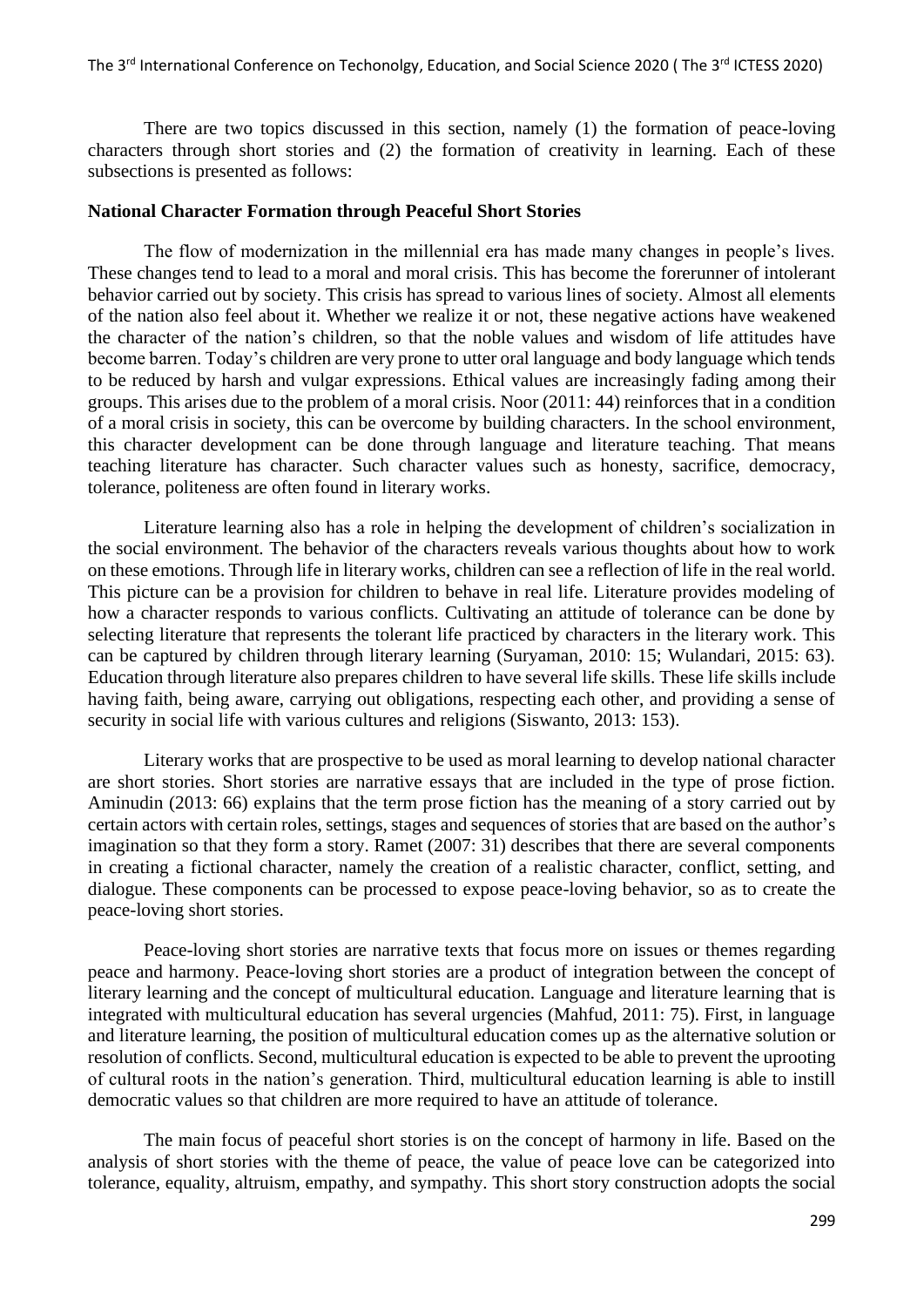harmony and ethical theory. This construction can explain the principle of harmony. There are two principles to create harmonious conditions, namely the principle of harmony and the principle of respect (Suseno, 2003: 67)

#### **Forming Creativity in Learning**

Creativity can be shaped through learning. In addition, creativity can be shaped through the application of the inquiry approach, brainstorming techniques, awarding, and through the use of various media (Kenedi, 2017: 337). Creativity can be improved through the application of integrated learning based on multiple intelligences (Asmiwati, 2017: 145-164). Both studies show that learning methods can have an effect on increasing creativity. Thus, the learning formulation contained in teaching materials can also stimulate the emergence of students' creativity. Indeed, creativity is considered as an insignificant aspect to learn (Badran, 2007:573; Kozlov&Shemshurina, 2018: 93).

The formulation of teaching materials that are constructed to be able to stimulate the creativity of students has four principles. This principle is based on four skills related to creativity, namely fluency, originality, elaboration, and flexibility (Alacapinar, 2013: 247-266; Shally et al, 2015: 20; Weisberg, 2006: 74)

The first principle is fluency. Shally et al (2015: 20) stated that fluency is a characteristic needed to generate ideas. This principle can be done by encouraging students to come up with various ideas with exercises that accommodate a variety of possible answers. The second principle, namely originality. This principle can be realized by providing assignments or exercises that ask students to convey new ideas or creative solutions. The third principle, namely elaboration. It can be done by assigning students to explore ideas or imagination from their knowledge. The fourth principle, namely flexibility. It can be done through assignments that produce various ideas from different points of view.

## **RESEARCH METHOD**

The research model used in this research is the Borg & Gall procedural model development research which is then adjusted to the conditions and limitations of the study. The procedural model is a descriptive model that describes the flow or procedural stages that must be followed to produce a certain product (Setyosari, 2010: 200). The stages of this product development research consist of (1) pre-development research, (2) planning, (3) developing the initial product format, (4) validation testing, (5) product revision, (6) field try-out.

The first stage of pre-development is explained as follows: (1) conducting the theoretical framework about short story writing (2) scrutinizing the learning materials in the process of teaching and learning activities, and (3) interviewing the teacher related to the materials which are going to be used in short story writing. The second stage deals with the planning of the development by constructing the outline including the theoretical framework, namely the creativity Alacapinar, 2013:247—266; Shalleydkk, 2015: 20; Weisberg, 2006: 74), creative writing (Ramet, 2007: 31), and life harmony concept to construct the peace love (Suseno, 2003:67). Specifically, the outlines are portrayed as follows.

|                                | <b>Theoretical Framework</b> |                           |
|--------------------------------|------------------------------|---------------------------|
| <b>Construct of Creativity</b> | <b>Creative Writing</b>      | <b>Theme Construct of</b> |
|                                |                              | <b>Peace Love</b>         |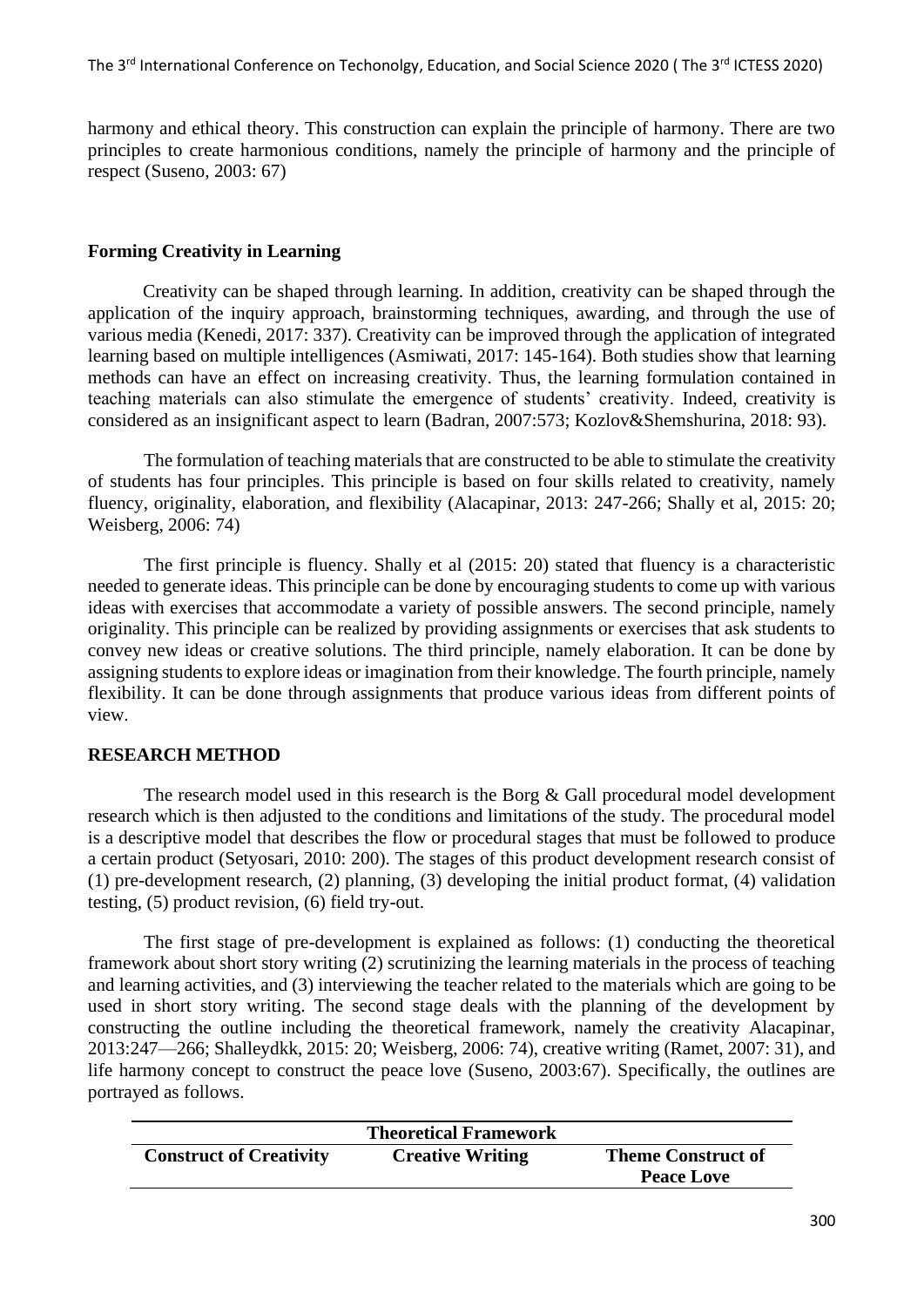| Originality, Flexibility,<br><b>Fluency, and Elaboration</b> | 1. Creating the characters<br>2. Creating conflict<br>3. Creating the setting and | Tolerance, equality,<br>altruism, empathy,<br>sympathy |
|--------------------------------------------------------------|-----------------------------------------------------------------------------------|--------------------------------------------------------|
|                                                              | mood                                                                              |                                                        |
|                                                              | 4. Creating realistic<br>dialogs                                                  |                                                        |

Table 1 Theoretical Framework

The next stage is developing the first product. The first product development is conducted by developing the learning strategies and assignment format in each unit. The learning strategies deals with the construct of creativity and theory of creating the fictional characters as shown in the following table.

|    | <b>Learning Strategies in Peace-Love Themed Story Writing</b>           |                                                                                                                |                                                                                                        |
|----|-------------------------------------------------------------------------|----------------------------------------------------------------------------------------------------------------|--------------------------------------------------------------------------------------------------------|
|    | <b>Learning Cycles</b>                                                  | <b>Learning Activities</b>                                                                                     | <b>Character Integration</b>                                                                           |
| 1. | Being able to grab the<br>ideas and theme of the<br>original stories    | Students are trained to<br>explore ideas variously<br>and uniquely.                                            | The character of tolerance<br>in the development of the<br>story                                       |
| 2. | Flexibility of the<br>characters<br>development and<br>characterization | Students are trained to<br>find out the various<br>ideas related to the<br>characters and<br>characterization. | The character of empathy<br>and sympathy related to<br>characters and<br>characterization of the story |
| 3. | Elaboration of setting,<br>conflict, and plot                           | Students are trained to<br>develop ideas in setting,<br>conflict and plot.                                     | Equality and altruism in the<br>development of conflict and<br>plot                                    |

Tabel 2. Learning Strategies in Peace-Love Themed Story Writing

The exercise and assignment in this particular learning material is presented into three different units. Each unit is systematically designed to foster the students' creativity and strengthen the character of peace love by exposing the actions of peace love which are then integrated in the intrinsic parts of the story. Specifically, the format of the assignment is presented as follows.

| <b>Structures of Learning Materials</b> |                                                               |  |
|-----------------------------------------|---------------------------------------------------------------|--|
| <b>Chapter</b>                          | <b>Format of Assignment</b>                                   |  |
| 1. Tolerance in Religion<br>Diversity   | Modelling short story                                         |  |
|                                         | Activity 1. Being able to explore short story ideas           |  |
|                                         | Exercise 1. Finding the events                                |  |
|                                         | Exercise 2. Transforming the events into short<br>story ideas |  |
|                                         | Exercise 3. Exploring the story ideas                         |  |
|                                         | Exercise 4. Finding out the unique part of the                |  |
|                                         | story                                                         |  |
|                                         | Exercise 5. Imagining to create a unique idea                 |  |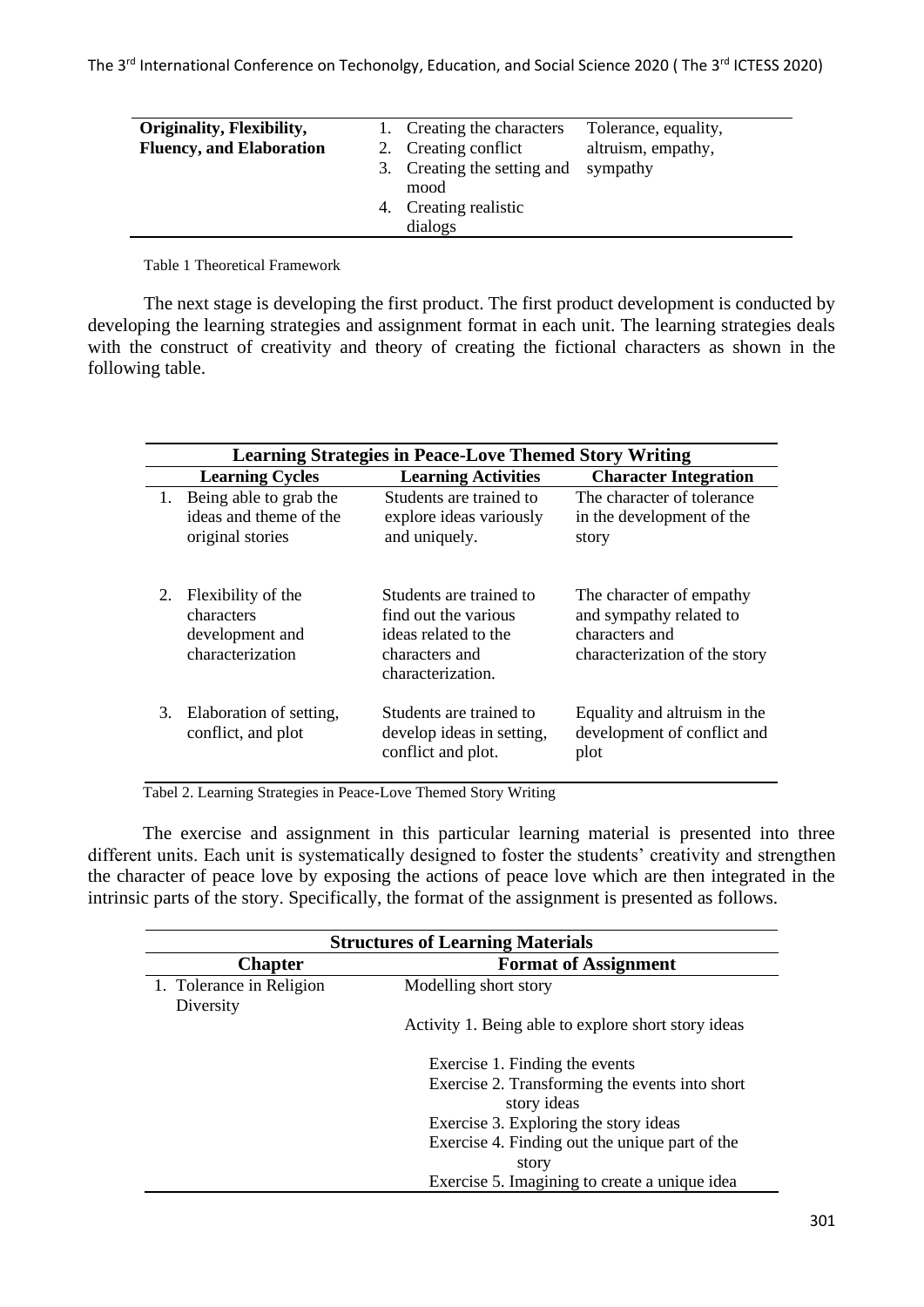|                                                             | Self-Evaluation                                       |
|-------------------------------------------------------------|-------------------------------------------------------|
|                                                             | Self-Reflection                                       |
|                                                             |                                                       |
| 2. Empathizing in Tribal                                    | Activity 2. Flexibility in Character Development and  |
| Diversity                                                   | <b>Realistic Characterization</b>                     |
|                                                             |                                                       |
|                                                             | Exercise 1. Finding out the background of the         |
|                                                             | characters                                            |
|                                                             | Exercise 2. Guessing the characters based on the      |
|                                                             | character's background                                |
|                                                             | Exercise 3. Narrate the characters                    |
|                                                             | Assignment 1. Creating the main characters            |
|                                                             | (protagonists)                                        |
|                                                             | Assignment 2. Creating the antagonist                 |
|                                                             | characters                                            |
|                                                             | Assignment 3. Creating the additional                 |
|                                                             | characters                                            |
|                                                             | Self-Evaluation                                       |
|                                                             | Self-Reflection                                       |
|                                                             |                                                       |
| 3. Equality in Cultural and<br><b>Tradition Diversities</b> | Activity 3. Elaboration of conflict, plot and setting |
|                                                             | Exercise 1. Creating the main conflict                |
|                                                             | Exercise 2. Creating the conflict graphic             |
|                                                             | Exercise 3. Creating the plot                         |
|                                                             | Exercise 4. Developing the setting and activating     |
|                                                             | the senses                                            |
|                                                             | Exercise 5. Modifying the setting                     |
|                                                             | Exercise 6. Combining the setting and main            |
|                                                             | characters to describe the mood                       |
|                                                             | Exercise 7. Creating the dialog in the setting        |
|                                                             | Self-Evaluation                                       |
|                                                             | Self-Reflection                                       |
|                                                             | <b>Final Evaluation</b>                               |

Table 3. Structures of Learning Materials

The next stage is validation. The validation is established by two lecturers who have the expertise in materials development of literary work. Based on the validation results, it is revealed that revision is conducted on some parts which need to be improved. The last stage is field try out. The field try out is carried out by the Indonesian teacher and the eleventh graders.

The data and the type of the data in this current research is categorized into two forms, namely qualitative and quantitative data. The qualitative data is in the form of comments, critics, and suggestions which are written on the evaluation feedback of the materials. The quantitative data are gained from the scores given by the expert validators, practitioners and students as well. The instrument used in the current study is categorized into two forms, namely the instrument for predevelopment and instrument for post-development. The pre-development instrument consists of analysis of the matrix and interview guidelines. Meanwhile, the post-development instrument used the questionnaires.

The data analysis in this research are divided into two parts, namely qualitative and quantitative analysis. The qualitative analysis is employed to analyze the verbal data. The steps in conducting the qualitative analysis is collecting the data, data transcription, selecting, analyzing, and conclusion drawing as the bases to further develop the learning materials. Meanwhile, the quantitative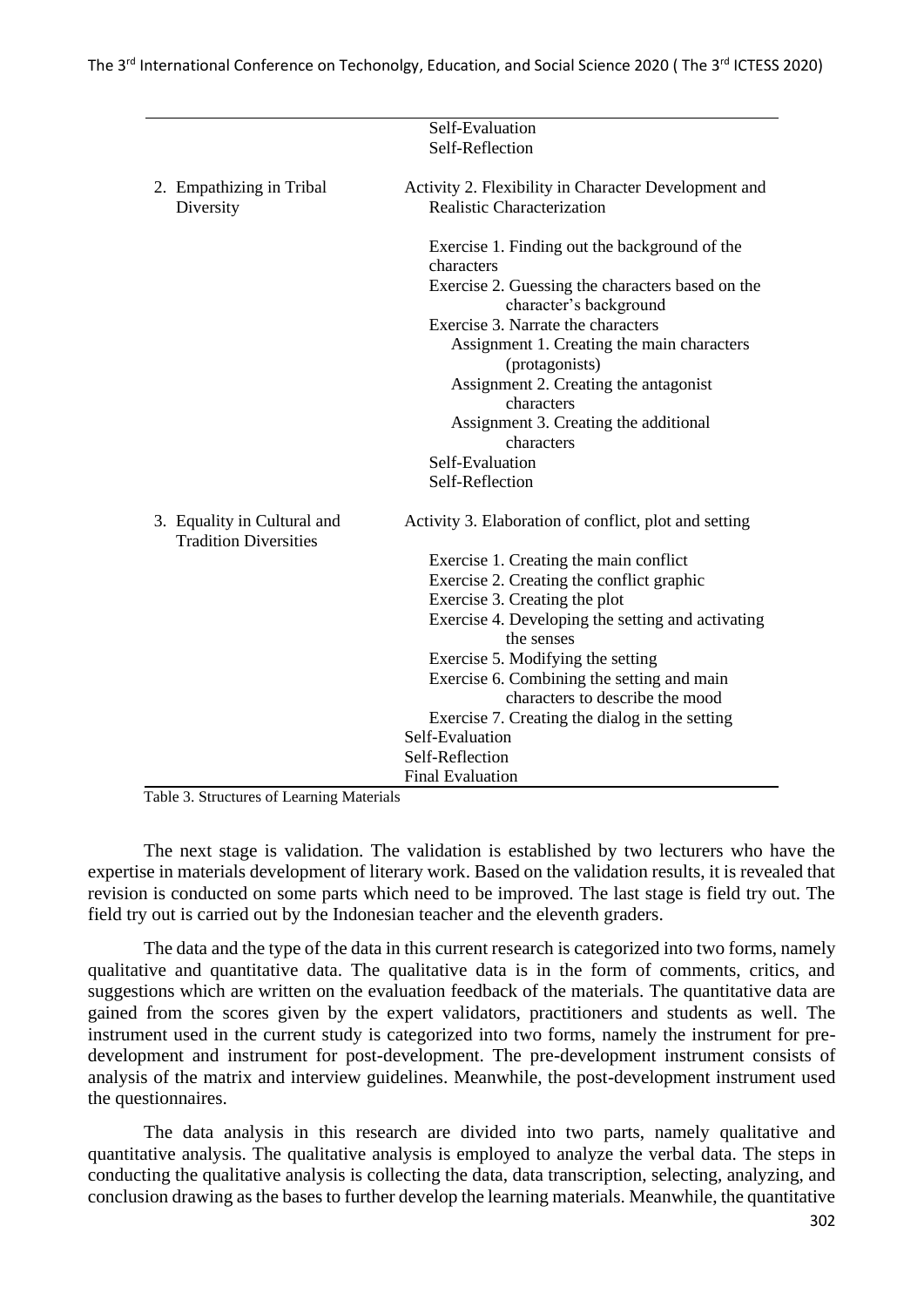analysis is used to analyze the numerical data. This is accomplished in the product try out employing the average technique.

#### **FINDINGS AND DISCUSSIONS**

The results of this current research consist of four elaborations. First, the results of predevelopment research. Second, the product descriptions. Third, the results of the field try out. The fourth, the product revision. The following parts describe each finding.

In the stage of pre-development, the research is conducted in two steps, namely the interview and observation. The interview is carried out by the teacher and students. The teacher's interview is meant to collect the information about experience and obstacles in the short story writing. This interview is conducted to the Indonesian Teacher of Surya Buana Islamic Senior High School, namely FifinEndria, M.Pd. From the interview, it was revealed that there is no integration of peace love characters on the teaching of writing short stories. The teaching and learning process only focus on the competences of short story without any integrations. In addition, the teacher only uses the book from the government as the teaching resources. However, from the students' interview, it was revealed that the school doesn't provide sufficient learning materials and there is no variety in teaching methods. The teacher mainly focuses on the course-book and assignment is given without any intensive trainings and explanations.

In the stage of pre-development, the researcher also conducts the course-book evaluation to gain the ideas of short stories being learned by the students. From this particular evaluation, it was revealed that the teaching of short story writing doesn't integrate any kinds of peace love characters. Besides, the exposure of the exercise doesn't sufficiently trigger the students to enhance their creativity skills. To come up as the solution, the materials development is aimed at boosting the characters of peace love and developing the students' creativity as well.

The next stage is developing the product. In this phase of development, the researcher develops the overall contents and assignments. The materials development starts with developing the outlines, constructing the overall contents and revising the product. This type of learning materials consists of the basic competence 4.9 of constructing short stories by integrating elements of short story production. Furthermore, this particular learning material consists of modeling text development, assignments, evaluation rubric, and self-reflection. The following is the example of the product being developed.





Picture 1. Book Cover Picture 2. Example of Learning Materials

The subsequent step deals with the product validation. The validation is conducted by two lecturers whose expertise is in materials development and fully experienced in the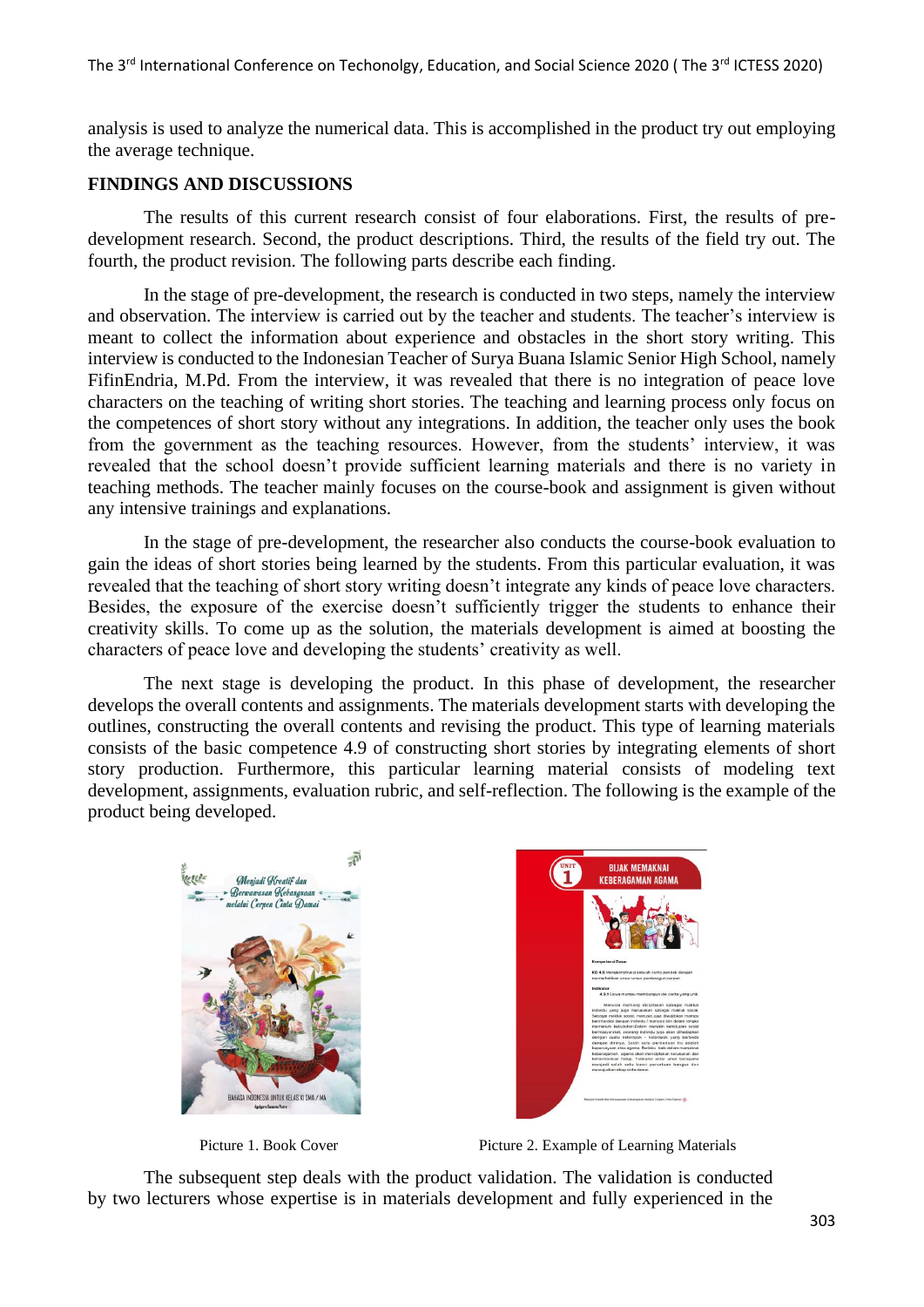teaching of literary works. Based on the validation test, this particular product is categorized into valid and is applicable for classroom use, which has the validity score of 96%. Specifically, the results of the product validation are elaborated as follows.

| <b>Results of Product Validation from Experts of Literary Teaching</b>     |                               |  |  |
|----------------------------------------------------------------------------|-------------------------------|--|--|
| <b>Aspects</b>                                                             | <b>Percentage of Validity</b> |  |  |
| 1. Content suitability                                                     | 98%                           |  |  |
| 2. Language Components                                                     | 96%                           |  |  |
| 3. Skills application of writing stories                                   | 100%                          |  |  |
| 4. Layout and design                                                       | 96%                           |  |  |
| <b>Results of Product Validation from Experts of Materials Development</b> |                               |  |  |
| 1. Complete presentation of the materials                                  | 96%                           |  |  |
| 2. Technique of presentation                                               | 93%                           |  |  |
| 3. Layout and design                                                       | 96%                           |  |  |
| Product Try-out from teacher                                               | 95%                           |  |  |
| Product Try-out from students                                              | 96%                           |  |  |

Table 4. Results of Product Try-out

#### **CONCLUSIONS AND SUGGESTIONS**

Developing the learning materials of peace-love themed story writing is aimed at stimulating the students' creativity. This comes up as the solution to overcome the widespread of intolerance among the society. In addition, this type of learning materials meet the challenge of the  $21<sup>st</sup>$  century which demands the creativity as the main skills to possess. Furthermore, this type of learning materials explore some themes related to tolerance, equality, altruism, empathy and sympathy. Based on the product validation, this particular type of learning materials is considered valid and applicable for classroom use.

Suggestions are given based on two different aspects, namely the product users and further research development. Suggestions for the product users are mainly addressed to Indonesian language teacher. Surely, the role of the teacher is paramount in controlling the students and guiding them in completing the assignment. In addition, the teacher can help the students overcome the learning difficulties and provide them with solutions to complete the tasks. Moreover, the suggestions dealing with the further research development relate to the needs for deeper evaluation in terms of the effectiveness of the learning materials which are meant to boost the students' creativity.

#### **REFERENCES**

Alacapinar, F.G. (2013). Grade Level and Creativity. *Egitim Arastirmalari-Eurasian Journal of Educational Research*. 50, 247--266. Diakses dari

https://files.eric.ed.gov/fulltext/EJ1059915.pdf

Aminudin. 2013. *Pengantar Apresiasi Karya Sastra*. Bandung: Sinar Baru Algensindo Offset.

Asmiwati. L. 2017. Peningkatan Kreativitas Anak Usia Dini melalui Pembelajaran Terpadu Berbasis Kecerdasan Jamak. *Jurnal Pendudukan Usia Dini*. Vol. 11, no. 1, hlm. 145–164. Diakses dari http://journal.unj.ac.id/unj/index.php/jpud/article/view/2557

Badran, I. (2007). Enhancing creativity and innovation in engineering education. *European Journal of Engineering Education*, *32*(5), 573–585. Diakses dari https://doi.org/10.1080/03043790701433061

Chotim. I. E. R. 2017. Analisis Konflik antara Masyarakat, Pemerintah, dan Swasta. *Jispo*. Vol 7, no. 2, hlm 24. Diakses dari https://journal.uinsgd.ac.id/index.php/jispo/article/view/2414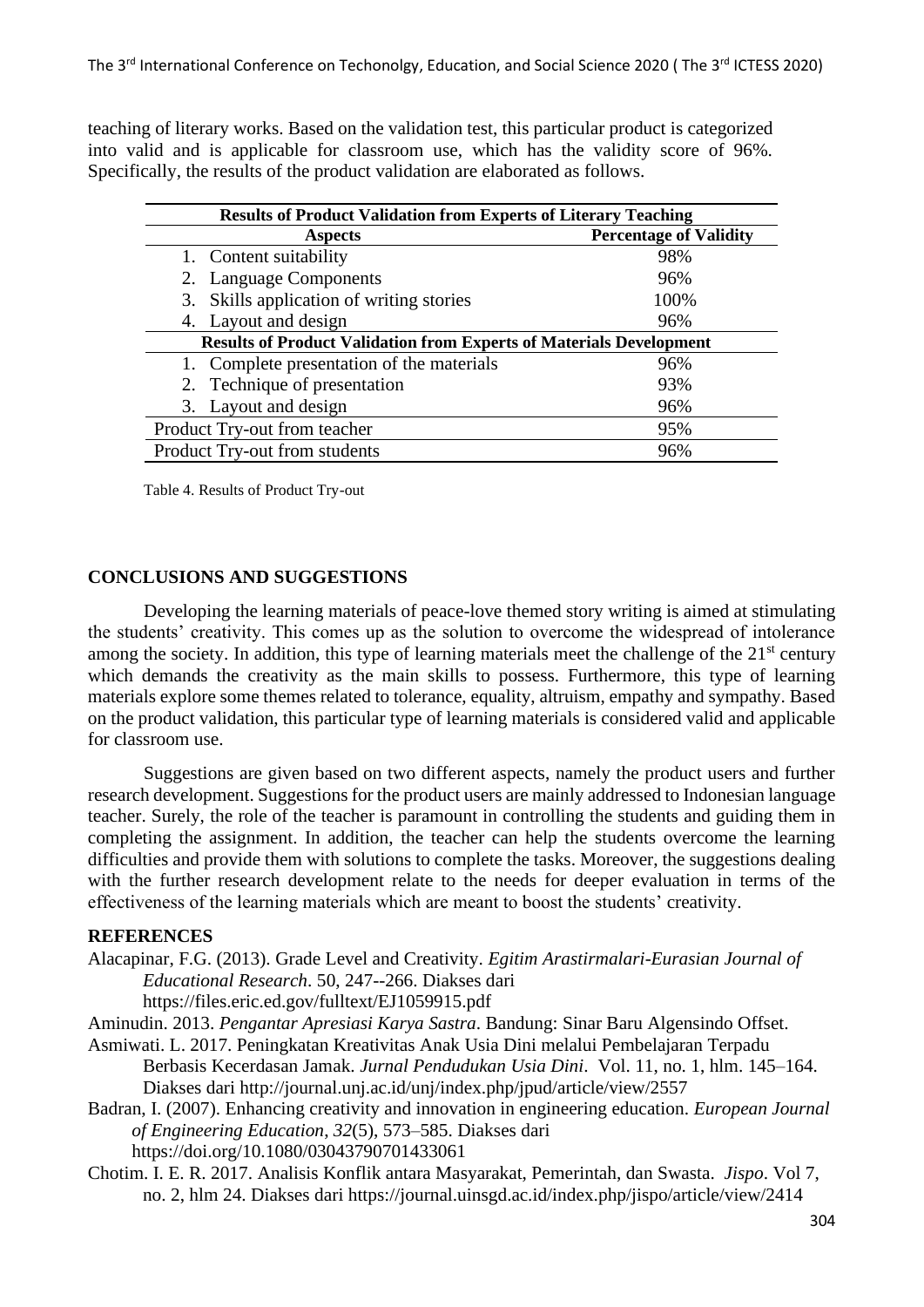Dewi. F. 2015. Proyek Buku Digital: Upaya Peningkatan Keterampilan Abad 21 Calon Guru Sekolah Dasar melalui Model Pembelajaran Berbasis Proyek. *Metodik Didaktik.* Vol. 9, no. 2, hlm. 15. Diakses dari

https://ejournal.upi.edu/index.php/MetodikDidaktik/article/view/3248

- Insyasiska, D., Zubaidah, S., Susilo, H. 2015. Pengaruh Priject Based Learning Terhadap Motivasi Belajar, Kreativitas, Kemampuan Berfikir Kritis, dan Kemampuan Kognitif Siswa pada Pembelajaran Biologi. *Jurnal Pendidikan Biologi.* Vol. 7, no. 1, hlm. 9—21. Diakases dari http://journal2.um.ac.id/index.php/jpb/article/view/713
- Jannah, M. 2016. Remaja dan Tugas-tugas Perkembangannya dalam Islam. *Jurnal Psikoislamedia*. Vol 1, no. 1, hlm. 243—256. Diakses dari https://jurnal.arraniry.ac.id/index.php/Psikoislam/article/view/1493/1091
- Kenedi. 2017. Pengembangan Kreativitas Siswa dalam Proses Pembelajaran di Kelas II SMP Negeri 3 Rokan IV Koto. *Jurnal Ilmu Pendidikan Sosial, Sains, dan Humaniora.* Vol. 3, no. 2, hlm. 337. Diakses dari http://ejournal.uin
	- suska.ac.id/index.php/suaraguru/article/view/3610
- Komara. E. 2018. Penguatan Pendidikan Karakter dan Pembelajaran Abad 2. *Health Education*. Vol. 4, no. 1, hlm. 10. Diakses dari http://journals.mindamas.com/index.php/sipatahoenan/article/view/991
- Kosim, M. 2011. Urgensi Pendidikan Karakter. *Karsa*. Vol 111, no. 1, hlm. 85—92. Diakses dari http://ejournal.stainpamekasan.ac.id/index.php/karsa/article/view/78/0
- Kozlov, A. V., & Shemshurina, S. A. (2018). Fostering Creativity in Engineering Universities: Research Activity and Curriculum Policy. *International Journal of Instruction*, *11*(4), 93–106. Diakses dari https://doi.org/doi.org/10.12973/iji.2018.1147.a
- Kristiawan. M. 2016. Telaah Revolusi Mental dan Pendidikan Karakter dalam Pembentukkan Sumber Daya Manusia Indonesia yang Pandai dan Berakhlak Mulia. *Ta'dib*. Vol. 18, no. 1, hlm. 13—25. Diakses dari
	- http://ecampus.iainbatusangkar.ac.id/ojs/index.php/takdib/article/view/274/272
- Kurniawan.M.I., 2015. Tri Pusat sebagai SaranaPendidikan Karakter anak Sekolah Dasar. *Jurnal Pedagogia*. Vol. 4, no. 1, hlm. 41—49. Diakses dari http://ojs.umsida.ac.id/index.php/pedagogia/article/view/71/77
- Mahfud, C. 2011. *Pendidikan Multikultural*. Yogyakarta: Pustaka Pelajar.
- Muqoyyidin. A. W. 2012. Potret Konflik Bernuansa Agama di Indonesia. *Analisis*. Vol. 12, no. 2 hlm. 27. Diakses dari https://www.academia.edu/35506291
- Noor, R.M. 2011. *Pendidikan Karakter Berbaiss Sastra Solusi Pendidikan Moral yang Efektif*. Yogyakarta: Ar-Ruzz Media
- Prastowo, A. 2015. *Panduan Kreatif Membuat Bahan Ajar Inovatif*. Yogyakarta: Diva Press.
- Ramet, A., 2007*. Creative Writing*. UK: Oxford University Press.
- Saputro, K.Z. 2017. Memahami Ciri dan Tugas Perkembangan Masa Remaja. *Jurnal Aplikasi Ilmuilmu Agama*. Vol. 17, no. 1, hlm. 25—32. Diakses dari http://ejournal.uinsuka.ac.id/pusat/aplikasia/article/view/1362
- Setyosari, P. 2010. *Metode Penelitian Pendidikan dan Pengembangan*. Jakarta: Kencana Prenada Media Group.
- Shalley, C.E., Hitt, M.A., Zhou, J. 2015. *The Oxford Handbook Of Creativity, Inovation, and Enterpreneurship*. New York: Oxford University Press
- Siswanto, W. 2013. *Pengantar Teori Sastra.* Yogyakarta: Aditya Media Publishing.
- Sofwan. M. 2016. Problematika Dunia Pendidikan Islam Abad 21 dan Tantangan Pondok Pesantren di Jambi. *Jurnal Kependidikan*. Vol. 46, no. 2, hlm. 271—279. Diakses dari https://journal.uny.ac.id/index.php/jk/article/view/9942/pdf.
- Suryaman. M. 2010. Pendidikan Karakter melalui Pembelajaran Sastra. *Cakrawala Pendidikan*. hlm. 15. Diakses dari https://journal.uny.ac.id/index.php/cp/article/view/240/pdf\_31